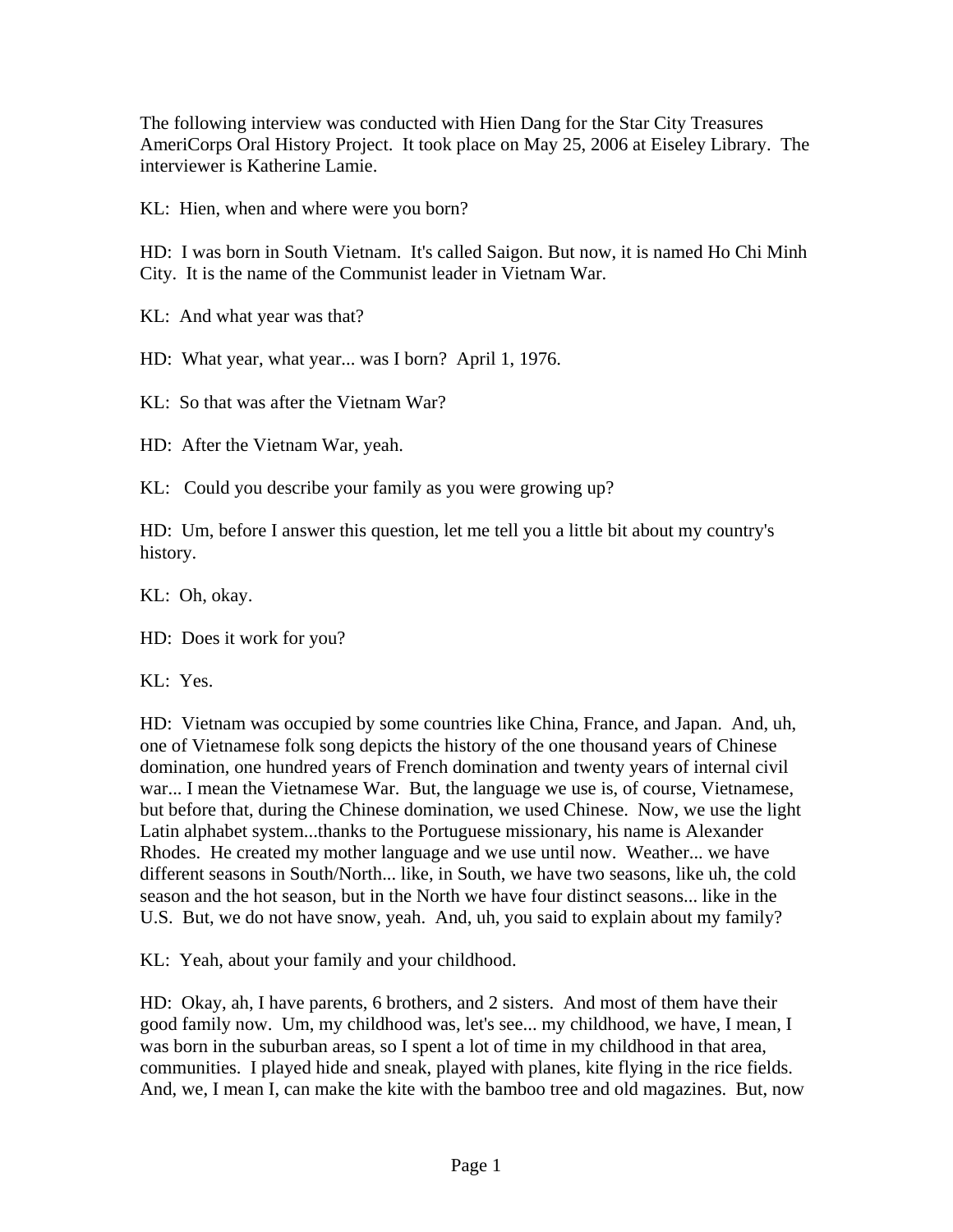kids study very hard. They study the whole day. They are kind of busy at school. In the morning they go to school… back home to take a nap, and, of course, lunch. And, in the afternoon they went to grammar school, yeah. Assignments keep them very busy.

KL: So you had many more recreation opportunities when you were little?

HD: Yeah.

KL: What kinds of subjects did you study in school when you were young?

HD: Oh, like in the U.S., I study math... mathematics, biology, a lot of things... but, there the program require of students learn by heart a lot of things, but after school they always forget everything. Yeah, I don't like that... but they have to.

KL: Now, by the suburbs do you mean you lived pretty close to the city, but the outside of the city? And, was the area more wealthy than the rural farmland?

HD: Yeah, because we often have fresh air, quiet life... not noisy like the big city.

KL: When you were little did you see a lot of poverty where you were growing up?

HD: A lot of what?

KL: Poverty?

HD: Poverty.

KL: Poverty, or poor conditions.

HD: Yeah, and now because of the grow of population, a lot of buildings and there no more ... rivers and rice fields like before, yeah.

KL: So, it's more urban.

HD: Yeah, more urban.

KL: Interesting. And did Vietnam change as you were growing up? Um, you talked about before this interview about how, when you were little, there was no electricity. And then...

HD: Yeah, we have three or four days with electricity then two or three days off. We live with the oi...

KL: Oil?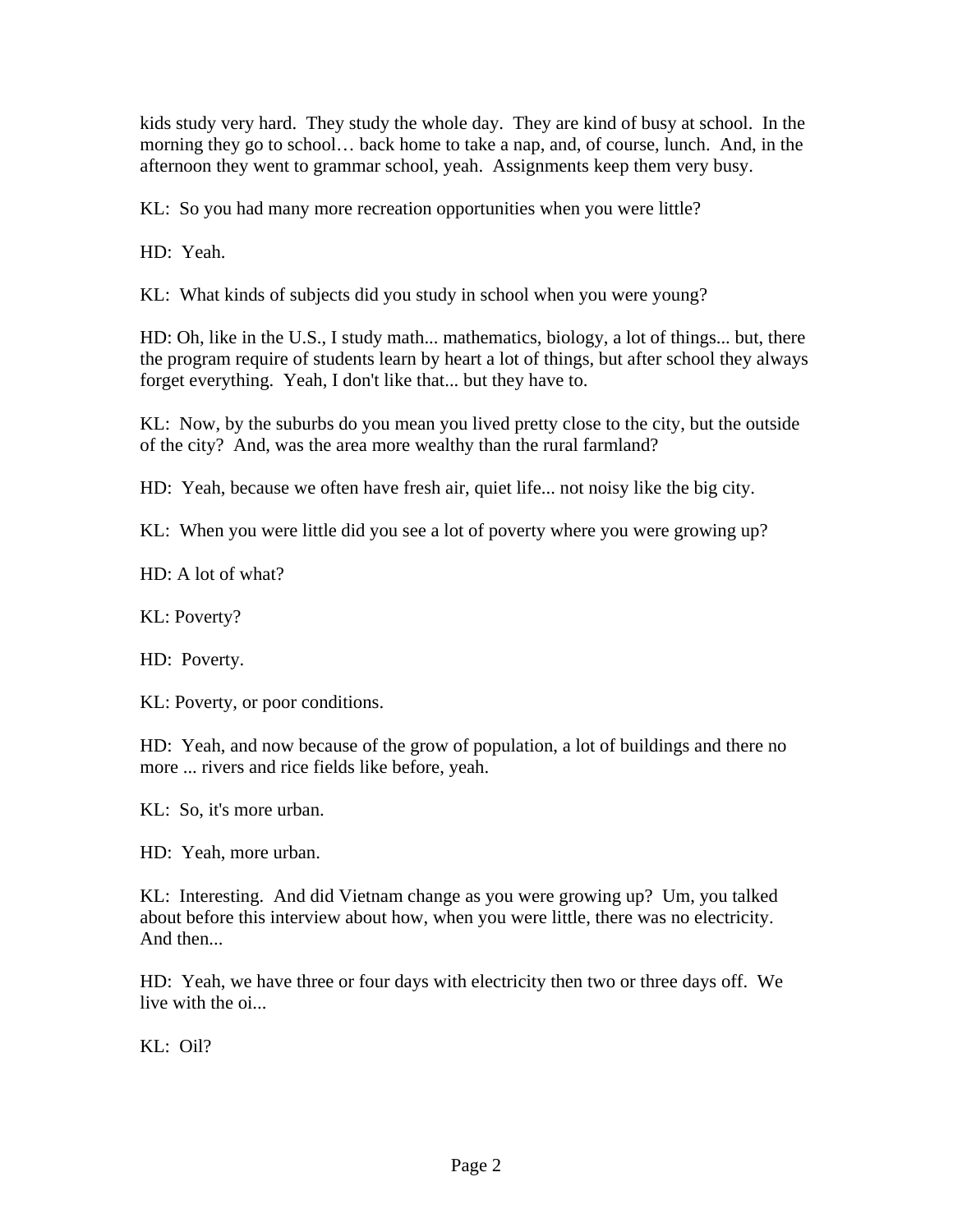HD: Yeah, oil lamps, light, oil lamps. Yeah, the government do not have enough electricity for people so sometimes they turn it off, yeah. Go to bed early (chuckle).

KL: And, what did your parent's do as you were growing up?

HD: Um, my father worked for the government but now he is retired. My mother is a housewife and she, she do things around the house and kitchen... to support my brothers and sisters.

KL: All eight of them (chuckle)?

HD: Yeah, a lot.

KL: And, um, with so many brothers and sisters, what was life like in your house? Were you all going to school?

HD: We, ah, we in the family, we have, I mean, generally in Vietnam, students go to school by themselves. We, in my family, we have seven boys, so every morning we run out of the house with the boys to go to school. And, after school we back home to have lunch and again go to school in the afternoon.

KL: Did any of your siblings or you make it to college in Vietnam?

HD: Uh, two of them graduated from business school, including me, two graduate from technology school, one from law school and one from medical school.

KL: So, in your opinion, was your family very successful compared to other families?

HD: Yeah, because my parents always said we have nothing for you in the future, the only thing we can give you guys now is go to school to try your best. So that is why we try our best.

KL: Very, very good work ethic.

HD: Yeah, like the old people say, I can give you fishing rod, I can't give you the fish everyday.

KL: And what holidays or cultural traditions did you celebrate with your family?

HD: Oh, holidays, like, we celebrate Christmas, like in the U.S., but New Year's Day, we call Tet... T-E-T... Holiday. We have our, kind of different from the U.S... you just have New Year's Eve, but we have ten days to celebrate holiday. A lot of parties and lucky money. We also celebrate Women's Day, it's on August 8, no, in March 8 every year and we celebrate Teacher's Day. It's on November 21, yeah, a day to honor and value teachers. I love that day. We have one day off and teachers have flowers and free gift.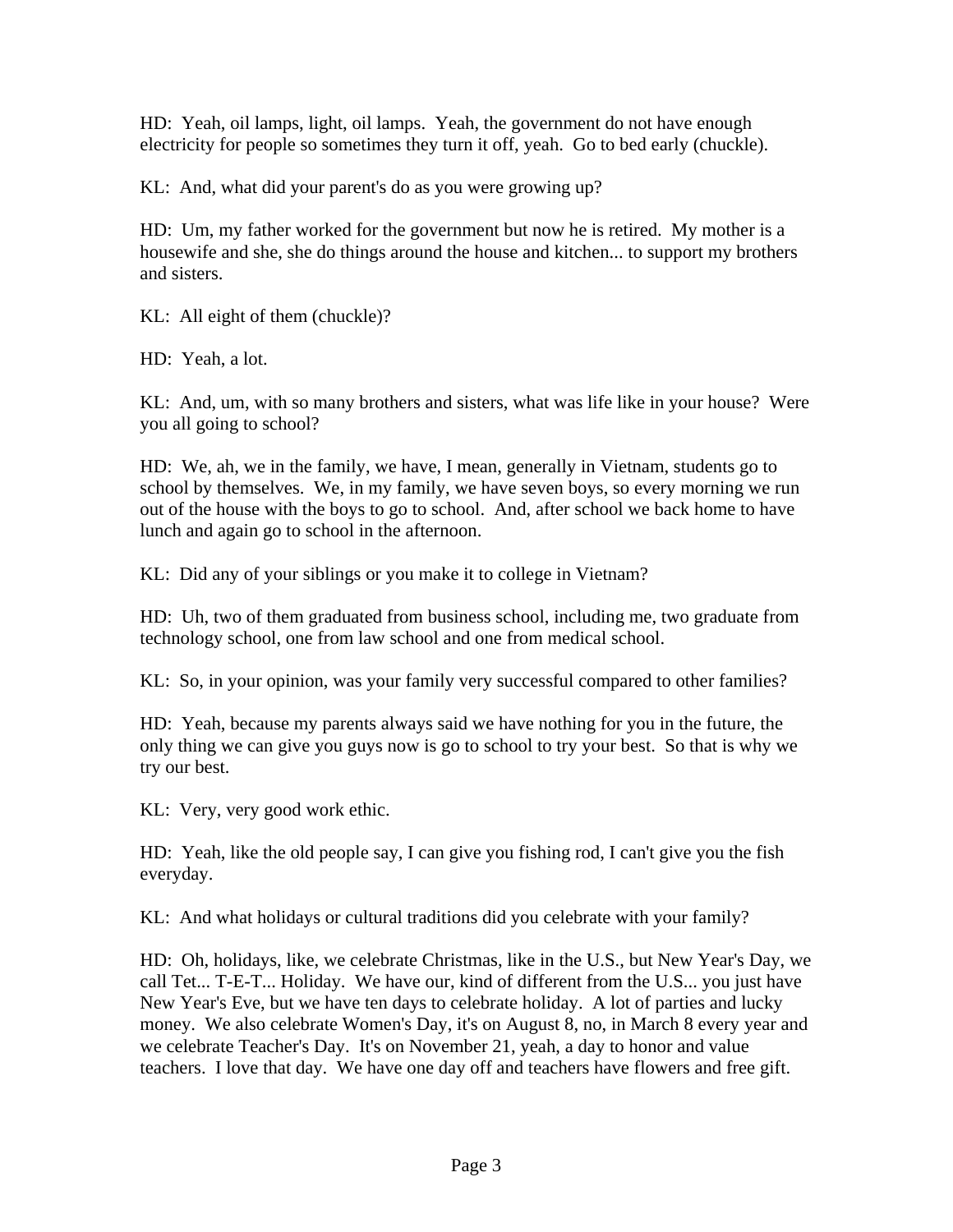KL: What is lucky money on New Year's?

HD: On New Year's Day.

 $KL:$  And what is it?

HD: It's money. A small money and they put the money in a small red envelope... and they give you, when you've written them, to give you good luck for the whole year.

KL: Now, do the older family members give it to the younger?

HD: Yeah, the older supposed to give the lucky money for the younger.

KL: Interesting.

HD: Yeah, and we also keep that traditional in the U.S.

KL: Oh. Are there any other holidays or traditions you like to celebrate in the United States that you've brought with you from Vietnam.

HD: Like, yeah, Christmas and New Year's Day.

KL: So, you still celebrate Christmas here.

HD: Yeah, because the Vietnamese community in the U.S. is a small group of people so we celebrate together at church.

KL: So, you said you went to business school in Vietnam?

HD: Uh huh, my first major in accounting, two years accounting, and then B.S. degree in foreign trade but I would like to study further, so that is why I came here.

KL: What was the name of your university in Vietnam?

HD: Um, Ho Chi Minh City Economic College.

KL: And that was in Ho Chi Minh City, South Vietnam?

HD: Yeah, in South, in Ho Chi Minh City.

KL: And Ho Chi Minh City is the name of the college, but you refer to the city as Saigon?

HD: Yeah.

KL: Why is that?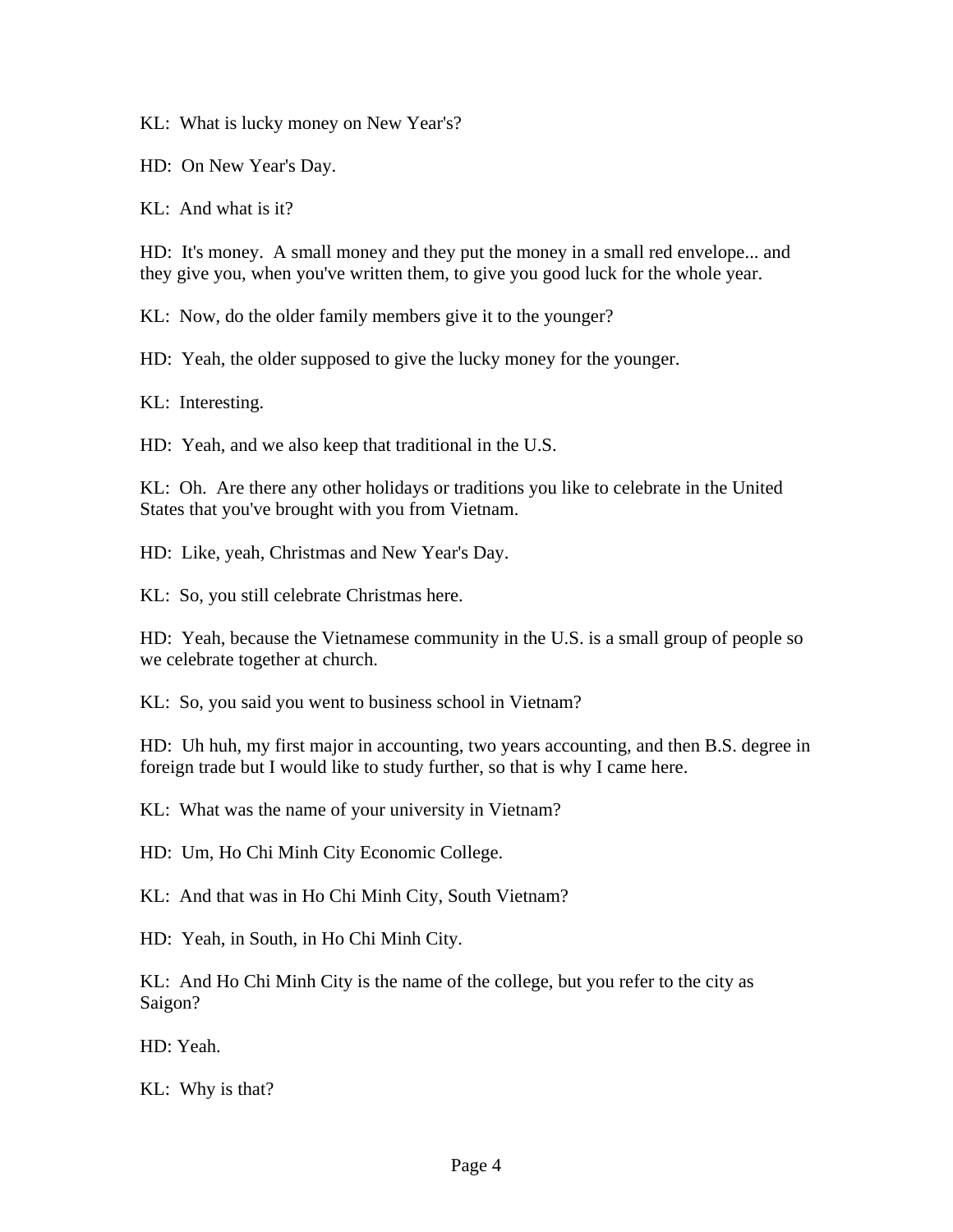HD: Most of the Vietnamese Americans who live in the U.S. like to use Saigon because Ho Chi Minh is the name of the Communist leader in the Vietnam War. His idea to combine, or to unite, South and North Vietnam… he is right, but the way he act and his followers, is different, quite different, so... to be honest, Vietnamese have suffered a lot from the Communists. So, that is the reason why they have to move from Saigon to the U.S. Yeah, as a refugee.

KL: But, you didn't come here that way?

HD: No.

KL: You came here to study?

HD: Yeah, I came here to study.

KL: Who do you live with here in Lincoln?

HD: I live with my uncle and my cousin.

KL: Your uncle and your cousin. And why did they come here?

HD: Um, they came here in the H.O. Program. Like, Humanitarian Operation.

KL: Humanitarian Operation?

HD: Yeah, that's right.

KL: And do you know what that is?

HD: Um, let's see. There were Vietnamese soldiers who worked for U.S. Army in Vietnam War have the chance to go to the U.S. if they spend more than three years in the jail. So, after three years they can...they do some paperwork and have the chance to go to the U.S. to have a new life.

KL: Interesting, so your uncle was in the army that fought against the Communists?

HD: Yeah, uh huh.

KL: What was his role in the army?

HD: Uh, I, actually I don't know.

KL: Does he not talk very much about it?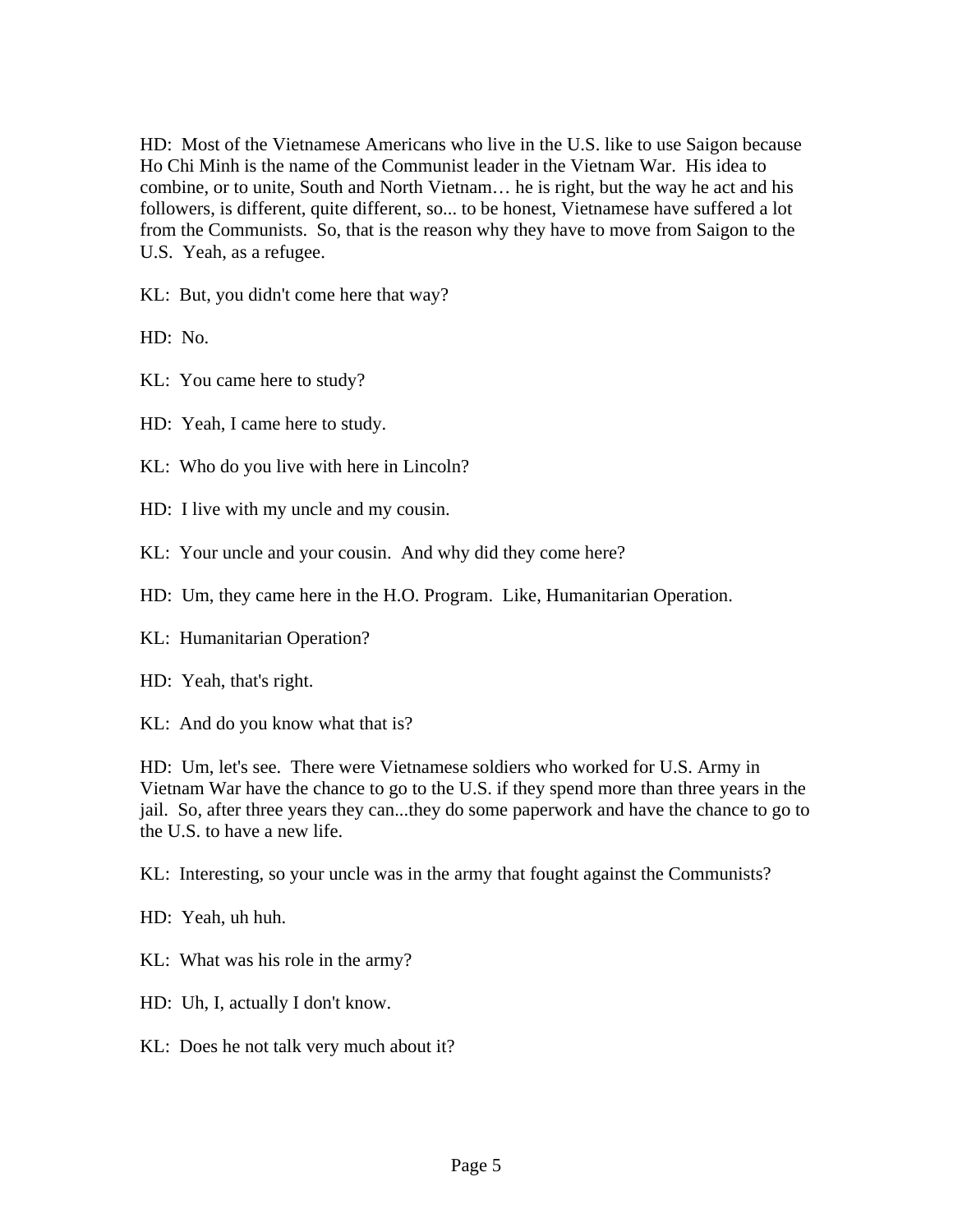HD: He talk to me, he told me sometime but I, uh, I don't remember exactly what section he worked in.

KL: Does he ever describe the reeducation camps, or how long he was in one?

HD: He spent, more than three years in the camp. He got out of jail, he went out of jail in 1981. Um, he worked very hard to support his family, wife and four kids, and he moved to the U.S. in 1994. Yeah.

KL: Does he ever talk about what happened in the reeducation camps, any of the experiences?

HD: Oh, they have to work very hard, whole day, from the beginning, to when the sun set has come... and all they have two rice rolls per day. They hungry whole day, but they work very hard. They have to eat everything that they can survive, yeah, in the camp.

KL: So, do you think your uncle was a lot luckier than other people who didn't survive the camp?

HD: Yes, sure, every single Vietnamese American in the U.S. feel very lucky because a lot of Vietnamese pass away on the way to the U.S. in the ocean. They left their brothers, parents, grandparents, yeah a lot. But, we, I mean, Vietnamese Americans, very lucky to be here.

KL: Does your family, who still lives in Vietnam, are they interested in ever moving to the United States, or anywhere else?

HD: Yeah, of course, they would like to have that chance... but, I'm afraid they can't because, I don't know what kind program the U.S. government can put them in, so I don't know, but I am so lucky to be here to study.

KL: And what college do you go to here?

HD: I went to, I am studying at Doane College.

KL: And you said business?

HD: Yeah, international business is my major.

KL: How is college here different than in Vietnam?

HD: Um, uh, let's see, we have a lot of chance to talk with our instructors, very open, we can discuss... and sometimes we can have an argument. But, in Vietnam, there is one way of lecture... they have to, I mean, students have to learn by heart everything so they are very frustrated for students, yeah. And uh, we, before to get a seat in the college we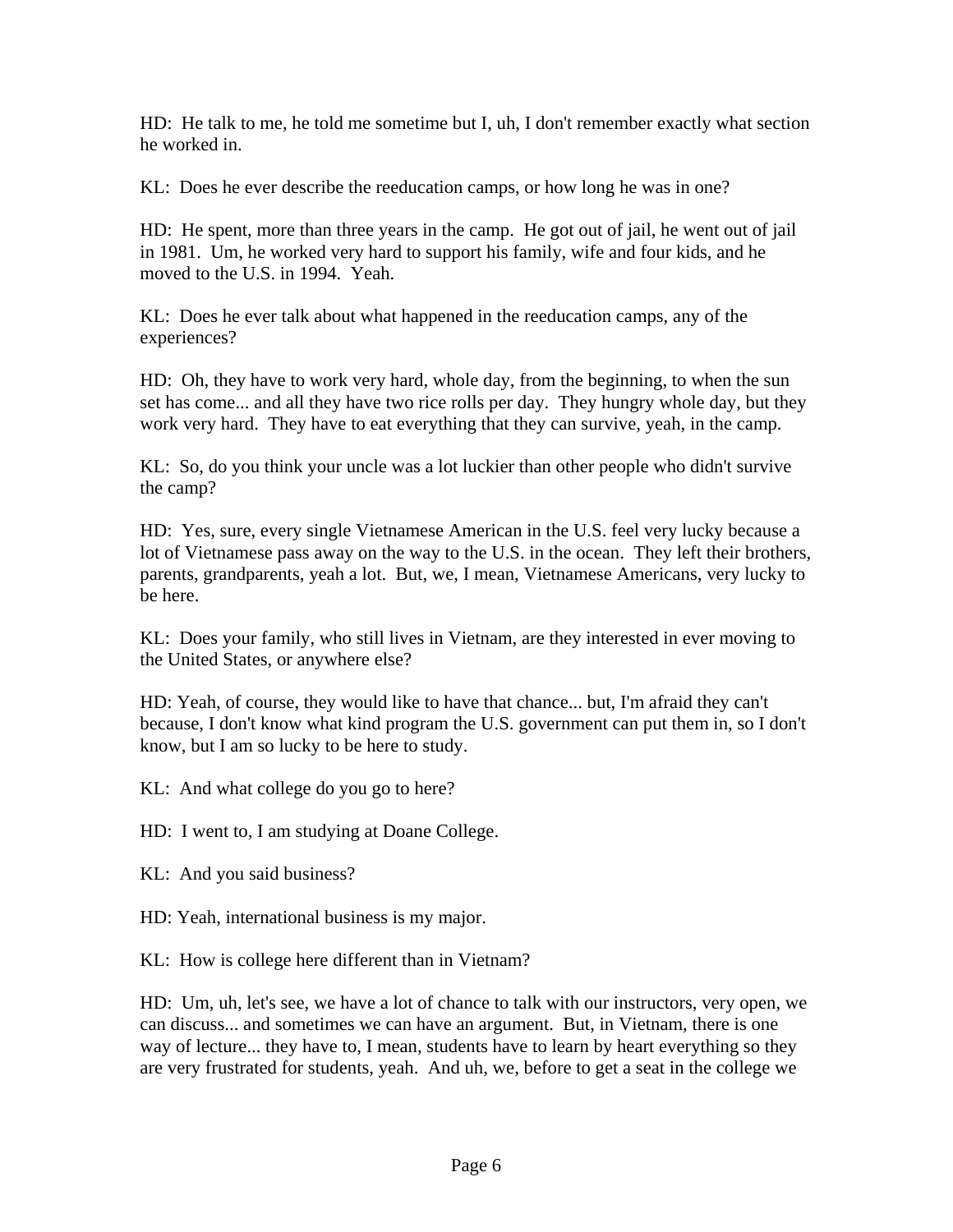have to pass a very, very difficult exam, exam in Vietnam. This depend on what major you are interested in. Yeah, so they can make the list of subjects you have to study for.

KL: So, you wouldn't feel very comfortable disagreeing with a college professor in Vietnam?

HD: Yeah, sometimes, not often. That there... we have for lots of information about others. Like me, I am studying in business, but it is very difficult to borrow a book or documents in the library. Even though they, they are, the borrower is an instructor. I don't know why they treat other people like that, but completely different in the U.S. In here, the librarian very open. They willing to help you and no charge for anything. You can bring books home, videos, um, VHS, and after that you have to return it. That's it, yeah.

KL: After studying here in the United States, do you plan to stay in the United States? Or go back to Vietnam?

HD: (Chuckle) Oh, not really like that because I, uh, honestly think I have a lot of chance to study more and I can find a good job if I am the best in the college, I can have a job here, but nowadays Vietnam is a developing country. They need a lot of welleducated people to help the government. But, I am not so sure, yeah.

KL: How is business... the study of business... in the United States different than the business that is in Vietnam right now under the Communist government, still?

HD: Uh huh, hmm. Actually, you already know that the Vietnamese government, I mean, uh, let's say there are a lot of corruption and bribery in the Vietnam government. So that is why they do business completely different than in the U.S. In here they do by law, but in my country, money talk, yeah, money can smooth anything. So, completely different.

KL: So, if you bring what you learned here in the United States to Vietnam, do you think there will be some problems? Do you think you'll have different business ideas than a lot of your co-workers?

HD: Yeah, yeah, uh, at first I may have some problems. Like, already mentioned before, but the way U.S., the way you do business is different with others, you can do your own way even though they, you, may have some problems with others, like competitors. But, I hope it change day by day, it is mostly better and better. I hope (chuckle).

KL: In living in the United States, have you adjusted differently than the family members you live with now, depending on you being a younger generation than your uncle? How did he adjust to the United States?

HD: When he came here, he worked very hard to support his family but when I came here I have backups, so it is easy for me to adjust my life. And, luckily I learn a lot, a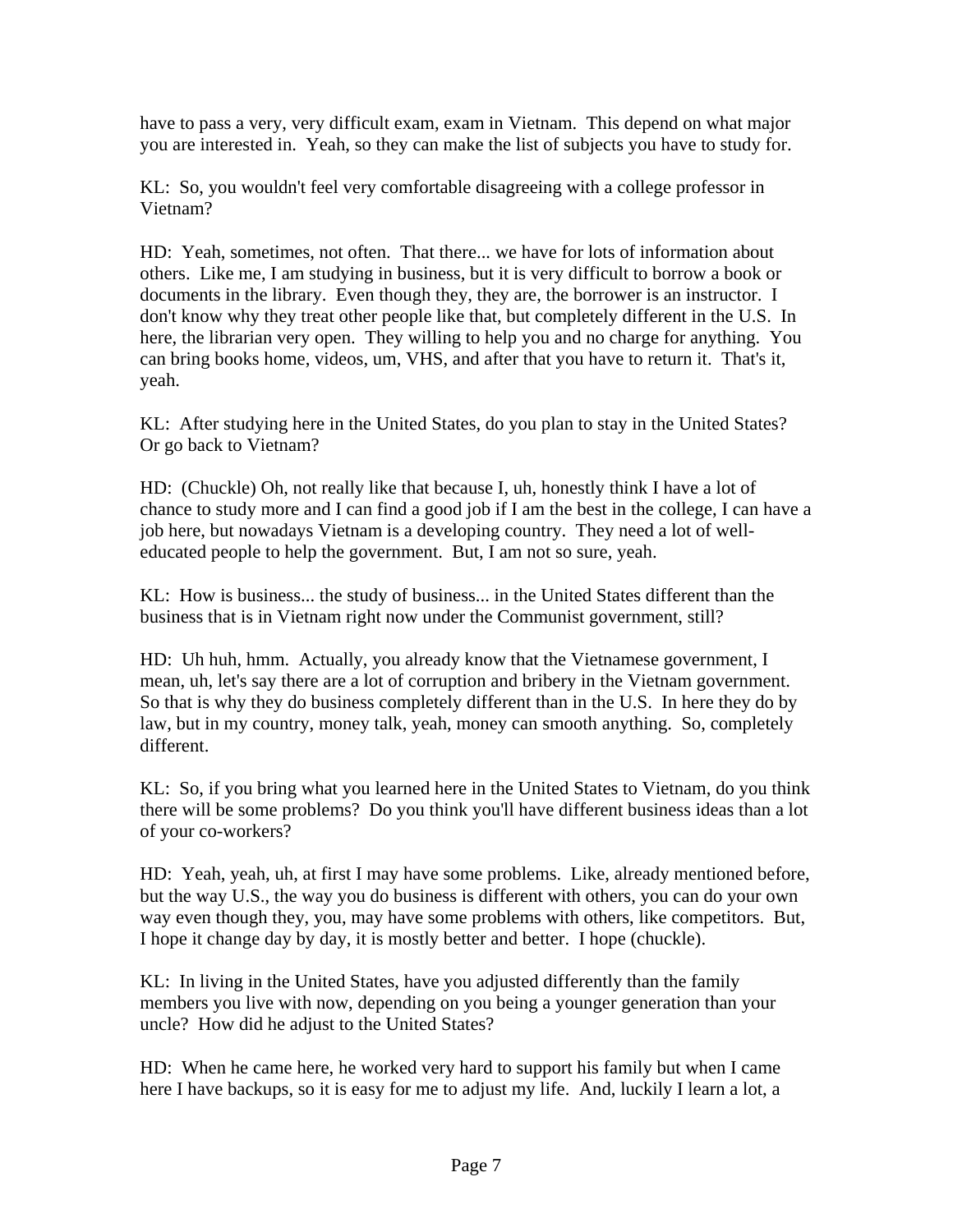little bit, of English in Vietnam, in the college and high school, so that's why. Of course, it's more easier than him before, yeah. He just worked and worked, yeah, and send his children to school.

KL: So he speaks very little English?

HD: Yeah, um, but his children must be better.

KL: And they go to school with you?

HD: Uh, one of them, I mean my cousin, she is studying at Doane with me in the same program so we can discuss and stay together at school.

KL: Are there a lot of other students with international backgrounds at Doane, from other countries?

HD: Uh, I am studying in the evening so I don't know much about it.

KL: But you have seen very many, different groups?

HD: Not yet.

KL: As you moved here, what were some of your first impressions of America?

HD: Oh, I can't forget the time when I came to Chicago Airport. In my country I never see snow. But, when I came to Chicago Airport, I catch a snowstorm. But, I just have a tee shirt when others have sweaters and warm coffee in their hand, but I have a paper fan in my hands because I carry a lot of stuff with me, so that's why. I am very embarrassed when I went there.

KL: What was your first impression of the city of Lincoln?

HD: Uh, a lot of corn and snow. Yeah, I spent one night in Lincoln and the next morning I went to Crete- it's a, it's a county, right?

KL: It's a nearby city.

HD: A nearby city, okay.

KL: So, overall, do you like living in Lincoln?

HD: It's a good place to study, but Vietnamese community have not much entertainment. They, that's why they go straight to casino to try their luck. But I don't think they can get any money over there.

KL: Are there a lot of Vietnamese-run businesses in Lincoln?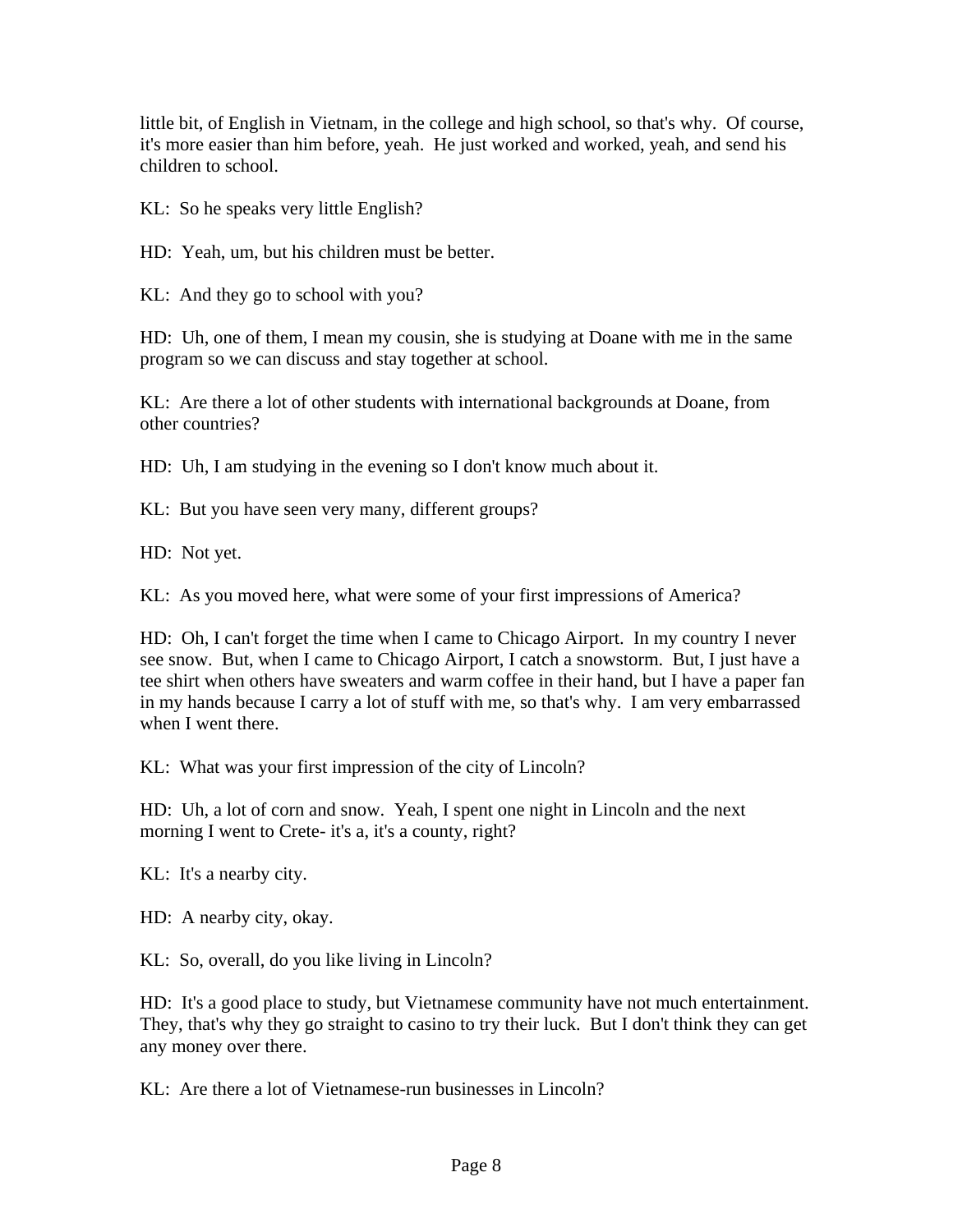HD: Like my cousin, he has a nails shop and some hair shops and not very much, we just have three Vietnamese market to go for groceries every week.

KL: But you said the religious community in Lincoln is strong in the Vietnamese communities, when you celebrate holidays together? Religion is something that ties you all together.

HD: Yeah, um, in Lincoln, we also have Buddhism community, but it is small group when you compare with Catholic communities. And we celebrate everything at church... Vietnamese church.

KL: Is religion very important in Vietnam, too?

HD: Uh, in Vietnam they don't care much about religion. You and me can be friends in any way, we don't care about religion. But, are 55 percent of Vietnamese population belong to Buddhism, 7 percent is Catholic and other percent for other religions.

KL: But there is a lot of religious tolerance there?

HD: Yeah, at least four religions, different religions. Like Taoists, Buddhism, Catholic, and Camfee-something? I don't know.

KL: Do you have any suggestions for new Americans in the Vietnamese community on how they can keep their Vietnamese traditions while living in the United States?

HD: Yes, just suggestion. For young people, because they have difficult life in my home country, so when they have a chance to move here in the U.S. I think the only way to help them out is to study hard. That is the only way to bring them out of poverty, poverty of knowledge and materials, I mean in general. If you can afford it, I mean, go to school. So work hard in the field that you feel interested in.

KL: Do you think there's a way they can balance their American identity with their old life in Vietnam?

HD: Uh huh, I have read somewhere that the naturalist Charles Darwin, he said that the surviving species is not the strongest species or smartest species, they survive because they have the ability to adapt to a new environment. But, I don't remember exactly his quote. Another thing, for a suggestion for all people. Let's try something else instead of trying their luck at the casino because I don't think that they just open a new casino to serve them... they have no chance up there. If you, they, think that it's a kind of entertainment, that's okay, but of course they play.

KL: But you would like more traditional arts celebrated here in Lincoln?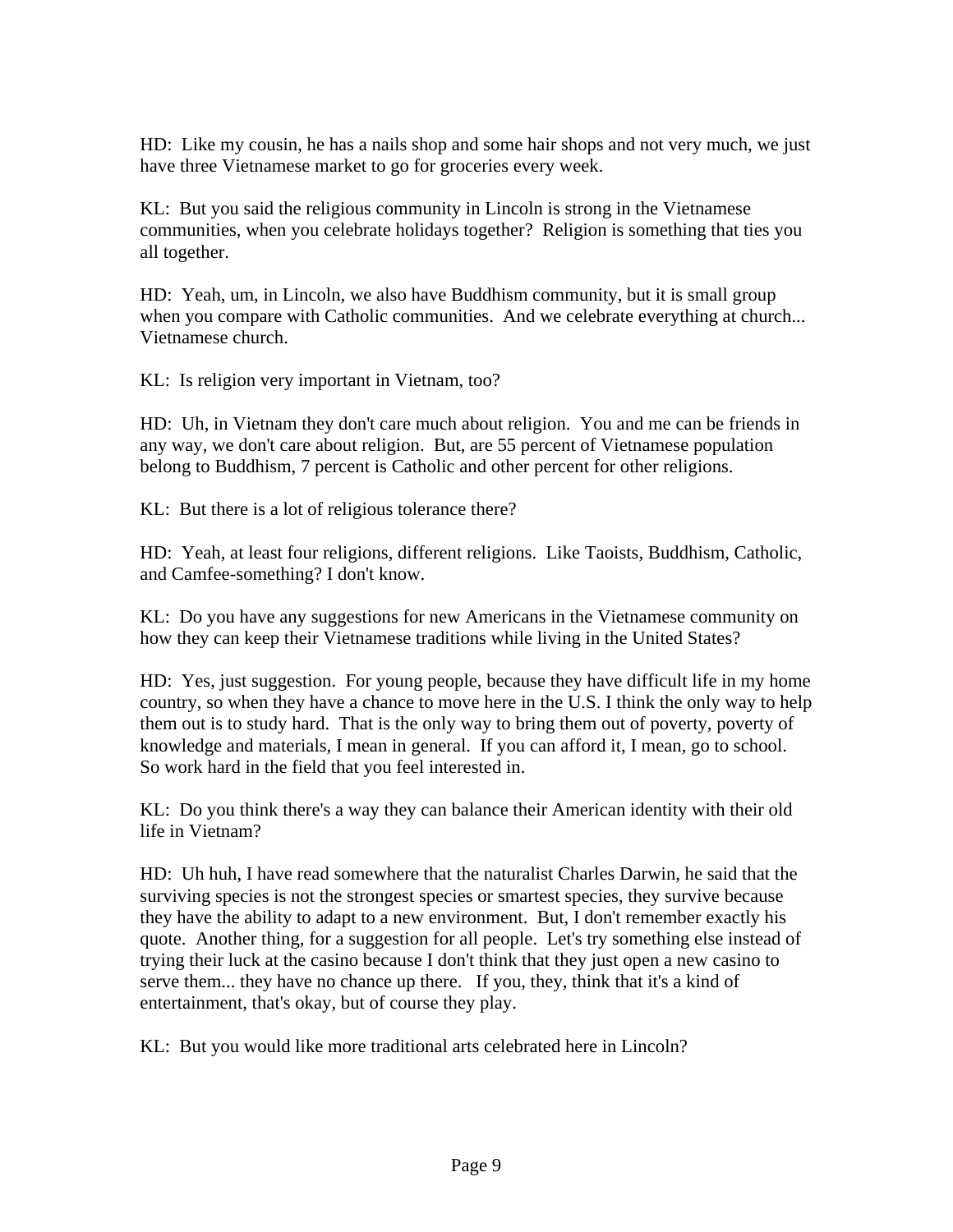HD: Yeah, and for Vietnamese communities, please keep their traditions, Vietnamese traditions, like holidays, yeah.

KL: And I know as you came over to be a student, here in the United States, it is usually a very hard process- for people from all over the world to study in the United States. Could you share some of those difficulties you faced trying to come over here?

HD: The most important and difficult part of the process is the getting U.S. Visa. You can keep in touch with the college that you apply to go for, but you can (?) get two or four interview. But, no one knows for sure you can get the Visa. The U.S. embassy may not believe that you will be back to Vietnam after you finish your degree in the U.S.

KL: Do you plan on going back to Vietnam?

HD: I don't know.

KL: What do you miss most about Vietnam?

HD: The most, okay? My family, my Vietnamese food. Oh, I love that. But in Lincoln, we don't really have Vietnamese traditional food. Because, I am close to my family. I mean parents and siblings, so sometimes I feel homesick. But thanks to the technology, internet and phone call, I can call them anytime.

KL: Lastly, is there anything you would like to say to the future generations that will be listening to this interview?

HD: Old people say, let me think... um, okay, I can give you an example. People take minutes to name five famous people in the world, but they may take hours... to name the people who changed their life. Who are they? Very close, they are your parents, they are teachers, and instructors. So what I would like to say for the next generation is value and respect the authorities, I mean parents, instructors, teachers. Because, um, let's say our parents, you may complain and feel tired if you have ten pounds backpack, but your mom have to carry you nine months and ten days, it's equal to 280 days and 6,720 hours and take care of you until you grow enough and grow eighteen, sixteen, or eighteen. But, they just receive three written cards, for Christmas, New Year's, and Birthday... it too bad. So, don't forget and spend more time for your parents and family members... personally.

KL: And this is for children all over the world, too. Even in Vietnam, do you think, that there is more commercialization?

HD: If you say so, but it's just my opinion about how to value their authorities.

KL: Interesting. Anything else you would like to add?